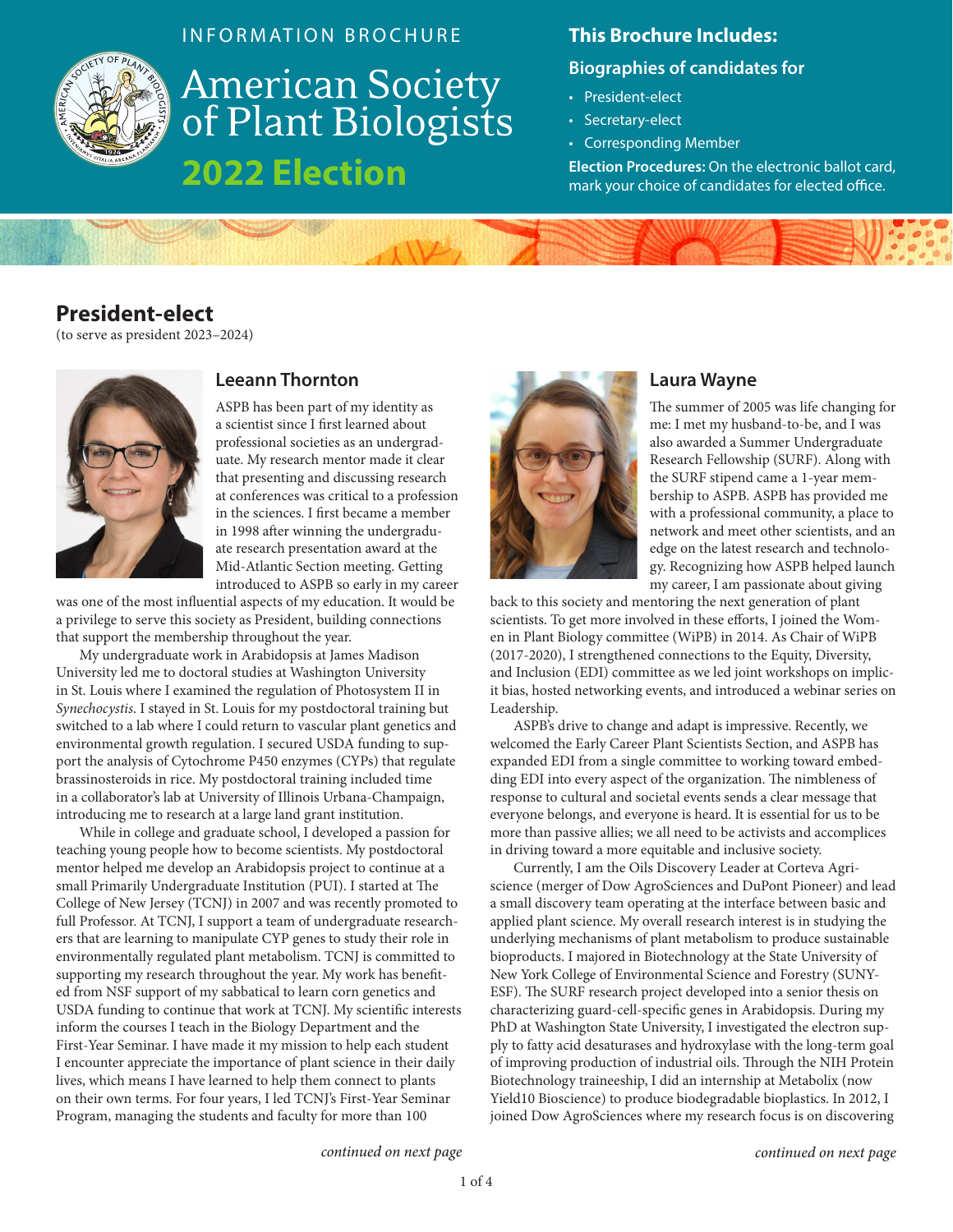

# **2022 Election** American Society of Plant Biologists

#### **Leeann Thornton** *continued from page 1* **Laura Wayne** *continued from page 1*

sections each year. My responsibilities included training instructors in inclusive teaching and other strategies for improving classroom learning.

Over the years, I engaged in leadership activities that ASPB offered. I was invited to become the first postdoc ambassador and member of the Membership Committee in 2005. The ASPB executive committee had begun investing in leadership activities for early career scientists. That investment has grown into a thriving Ambassador program and the Early Career Plant Scientists section that both contribute energy and ideas to all aspects of the ASPB mission. Later, I spent two additional terms on the Membership Committee and helped establish the PUI section of ASPB. I led the effort in securing external funding for the PUI faculty participation in ASPB and expanding networking opportunities for PUI faculty and those interested in a career at a PUI. As the section grew, we expanded our interactions to support each other throughout the year, as well as at the annual conference.

I highly value the effort that ASPB puts into facilitating networking at the annual conferences and throughout the year. I want to enhance opportunities for meaningful connections among all members of the plant biology community. ASPB meetings helped me develop collaborations with scientists at The Boyce Thompson Institute and receive training in plant metabolite analysis in Japan. Each step of my career has benefitted from working alongside scientists from other institutions in the US and internationally. One of the strengths of a large society is connecting those that have something useful with those that need it, such as jobs, workshops, protocols, and scientific findings. As President, I will work to improve opportunities for scientists seeking training to connect with those who have expertise and job opportunities in academia, government, and industry in the US and internationally.

Although I value each aspect of the ASPB mission, this objective resonates with me most: "promote the interests, growth, and education of plant scientists". My term as the PUI Representative on the ASPB Council showed me how each committee and the society leaders thoughtfully support plant scientists around the world. As with any group of people, it is a challenge for an organization to be everything to everyone, but ASPB can be the conduit through which members connect to what they need in the plant biology community. To solve the challenges facing humanity in the coming years, we need collaboration that respects the wisdom and perspective not historically represented in the upper tiers of science. We also need to maintain pathways for diverse young scientists to build careers in academia, industry, science communication, and policy making. I will be a leader who is willing to recognize my biases and seek out voices different from my own. I will listen to new ideas and help continue our shift towards efforts that improve access and support more equitable collaboration. I aim to help ASPB recognize whose voices need to be amplified in our on-going efforts to engage diverse plant scientists. ASPB is a strong society because it respects the varying perspectives of our members, and I want to support our membership by advocating for resources plant scientists need to thrive.

traits for creating healthier oils and improving overall seed composition. Additionally, I lead the R&D EDI Recruiting Taskforce for Corteva.

In 2018, I was asked to run for President of ASPB. Honestly, it was unnerving to compete against a renowned R1 full professor, but I felt compelled to show especially young women that we should not underestimate ourselves. Regardless of the election outcome, I resolved to continue my initiatives for ASPB. Although I did not win, I was asked to be a "provocateur" at the summer council meeting, where I proposed three items: (1) We include early career representatives on each committee with full voting participation. (2) We develop mentoring programs. (3) We better engage with the public through communicating our personal story (e.g., Story Collider).

We now have early career representatives on all committees, including Council and nominations committee. Through WiPB, I helped develop the Plantae Mentoring Center. When it launched in 2019, I hosted a webinar on How to be an Effective Mentor with a focus on mentoring underrepresented minorities. I mentor one or two students/postdocs at any given time and have hosted five student interns at Corteva.

Transparency is a path toward equity. In 2019, I advocated for increased transparency with the nomination process. This provocation led to an ad-hoc committee, which updated the nominations process and inspired Judy Callis' Transparency Project. Speaking out on this issue may have helped me get elected to represent the Council on the Board of Directors in 2020. One of the most difficult decisions ASPB has made, was to discontinue self-publishing. Ultimately, we chose Oxford University Press as the publisher for *The Plant Cell* and *Plant Physiology* (see FAQ). When it became evident that the Washington DC Plant Biology gathering needed to be canceled, we decided to host a completely virtual Plant Biology Worldwide Summit. While not ideal, virtual options have allowed many more people to participate.

I am currently on the Centennial Challenge committee, where we are fundraising to ensure programs like SURF continue. I believe I have a lot more to give to this society, especially to the next generation of ASPB leaders. I hope to continue increasing mentoring opportunities, such as expanding/upgrading the Plantae Mentoring Center and developing a conference buddy program so new attendees feel welcomed. We as scientists need to do a better job of sharing our stories to make our research personal and relatable to everyone, especially as we seek public support for CRISPR-editing technology and research funding. Lastly, I plan to listen to your ideas, advocate on your behalf, and create a collaborative environment that values all contributions, regardless of level or institution.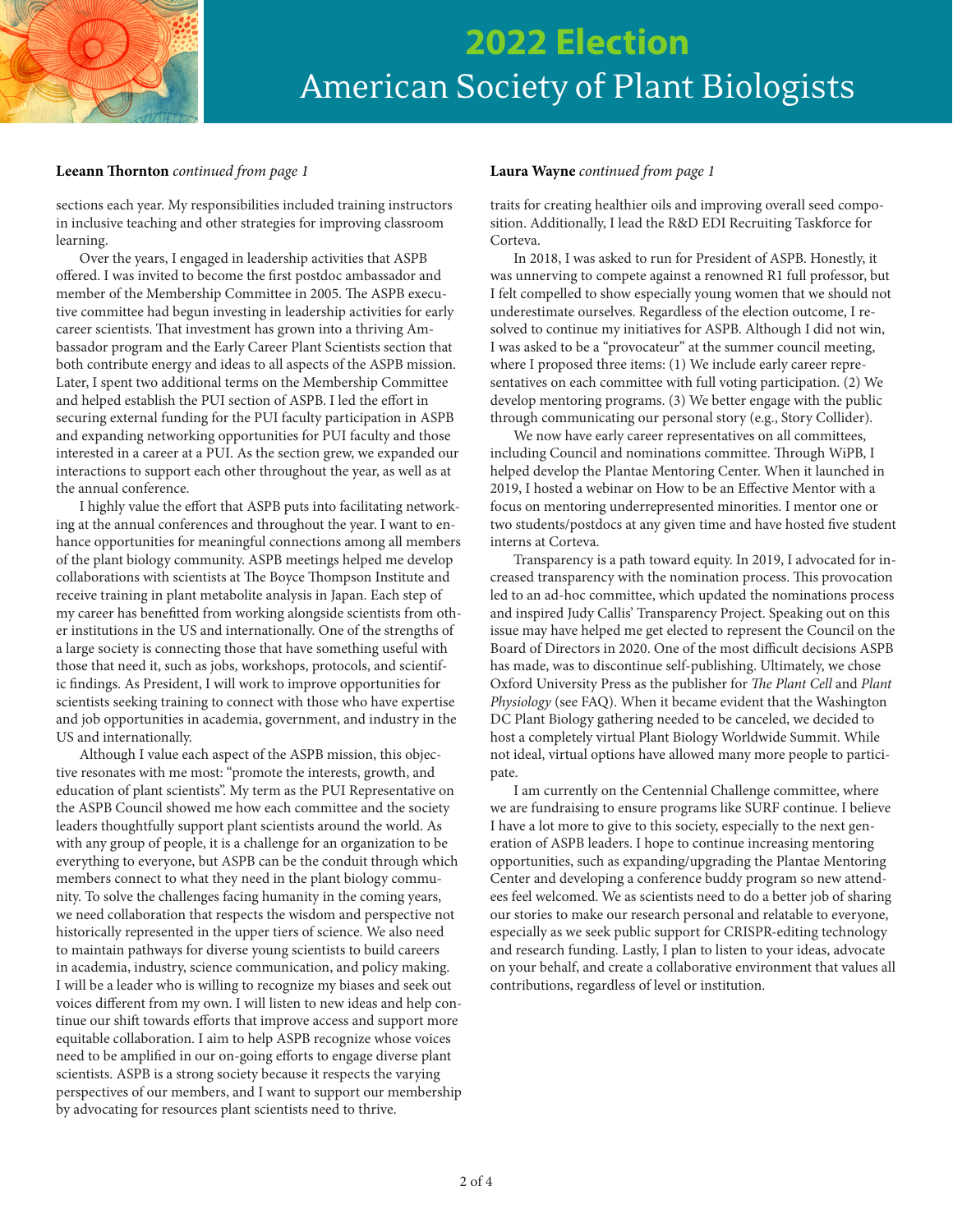

# **2022 Election** American Society of Plant Biologists

# **Secretary-elect**

(to serve as secretary 2023–2025)

# **Phil Taylor**

Phil Taylor, PhD, currently serves as the Director of Open Innovation and Outreach for Crop Science R&D at Bayer, based in St. Louis, MO. He plays a central role in fostering strategic relationships around the globe and developing programs to enable novel ways of accelerating plant science in support of Bayer's R&D pipeline and to grow external innovation ecosystems.

Phil has built his career around the opportunities created by bringing diverse groups of people together around a common scientific goal, and this is the approach he will bring to this role. Although the main function of the ASPB Secretary is to oversee the Program Committee in its planning of the annual meeting, Phil's vision for this role goes beyond that. As the society approaches its centennial, the Secretary's role is now about setting the vision for how we gather and interact as a community. Key to this is developing a transparent and holistic approach to the content the society generates (be it in-person, online, hybrid, or asynchronous). There have been many stresses on our community in recent years, and it has never been more important to understand what we need to do to enable an equitable and diverse gathering place that creates the greatest value for all attendees. At its core, this means tapping into ASPB's unique culture to experiment with different formats and structures to create the right balance of exciting science independent of career level, inclusive professional development opportunities, collaboration and co-creation spaces, networking, and social interactions.

An additional aspect to the Secretary position is, as a member of its Board of Directors, to provide formal advice, oversight, and approval regarding activities of ASPB. In this capacity, Phil's objective would be to position the meeting as both a significant content opportunity for the ASPB community and the premier gathering space for plant scientists of all disciplines, globally.

Before joining industry, Phil trained as a plant cell biologist, receiving his PhD from the John Innes Centre in Norwich, U.K. He subsequently held postdoctoral positions at The University of Leeds and The University of North Carolina – Chapel Hill, as well as a British Council Fellowship at the University of Heidelberg, Germany. He has been an ASPB member since 2004 and a member of the Program Committee since 2013. A native of the UK, Phil now lives in St. Charles, Missouri, with his wife Amanda and their four children, Jack, Hugh, Owen and Meredith.

### **Ian Wallace**

I am an Associate Professor in the Department of Biochemistry and Molecular Biology at the University of Nevada, Reno. I received my BS and PhD degrees in Biochemistry from the University of Tennessee, Knoxville where I worked under the supervision of Dr. Daniel Roberts and investigated the structure, function, and regulation of plant Major Intrinsic Proteins (MIPs). During this time, I became fascinated with plant cell wall polysaccharide biosynthesis and pursued a postdoctoral experience in Dr. Chris Somerville's lab at the University of California, Berkeley. My lab at the University of Nevada, Reno continues to be broadly interested in cell wall polysaccharide biosynthetic enzymes and understanding how these proteins are regulated at the post-translational level, particularly under abiotic stress conditions. Specifically, my lab seeks to understand the post-translational regulation of the Cellulose Synthase Complex, identify new glycosyltransferases that participate in cell wall pectic polysaccharide synthesis, and identify rationally designed inhibitors of cell wall glycosyltransferases. My group makes use of a diverse array of approaches, including advanced proteomics, chemical biology, and traditional biochemistry, to address these questions.

I attended my first ASPB Plant Biology meeting in 2003 as an undergraduate student supported by an ASPB Summer Undergraduate Research Fellowship. This experience foundationally impacted my decision to pursue graduate education, plant science, and ultimately leading an independent research group. That first meeting (and many subsequent Plant Biology meetings) taught me a lot about what I believe is important and unique about these meetings. I believe that ASPB meetings should allow attendees to be exposed to incredible breadth and depth across a wide variety of topics in plant science. As a young scientist, I found it incredibly impactful to meet my scientific heroes at Plant Biology meetings and realize that they were interested in and supportive of what I was doing. And lastly, I felt an incredible sense of community that is quite rare to experience at such a large conference. As ASPB secretary, I would strive to uphold these goals by providing high quality major and focused symposia, increasing opportunities for networking and professional development among junior and established scientists, and maintaining a diverse and inclusive environment that is open to all plant biologists. ASPB and the scientists that make it have given me an incredible amount of support during my career, and it would be an honor to serve in this position to give back to this community.